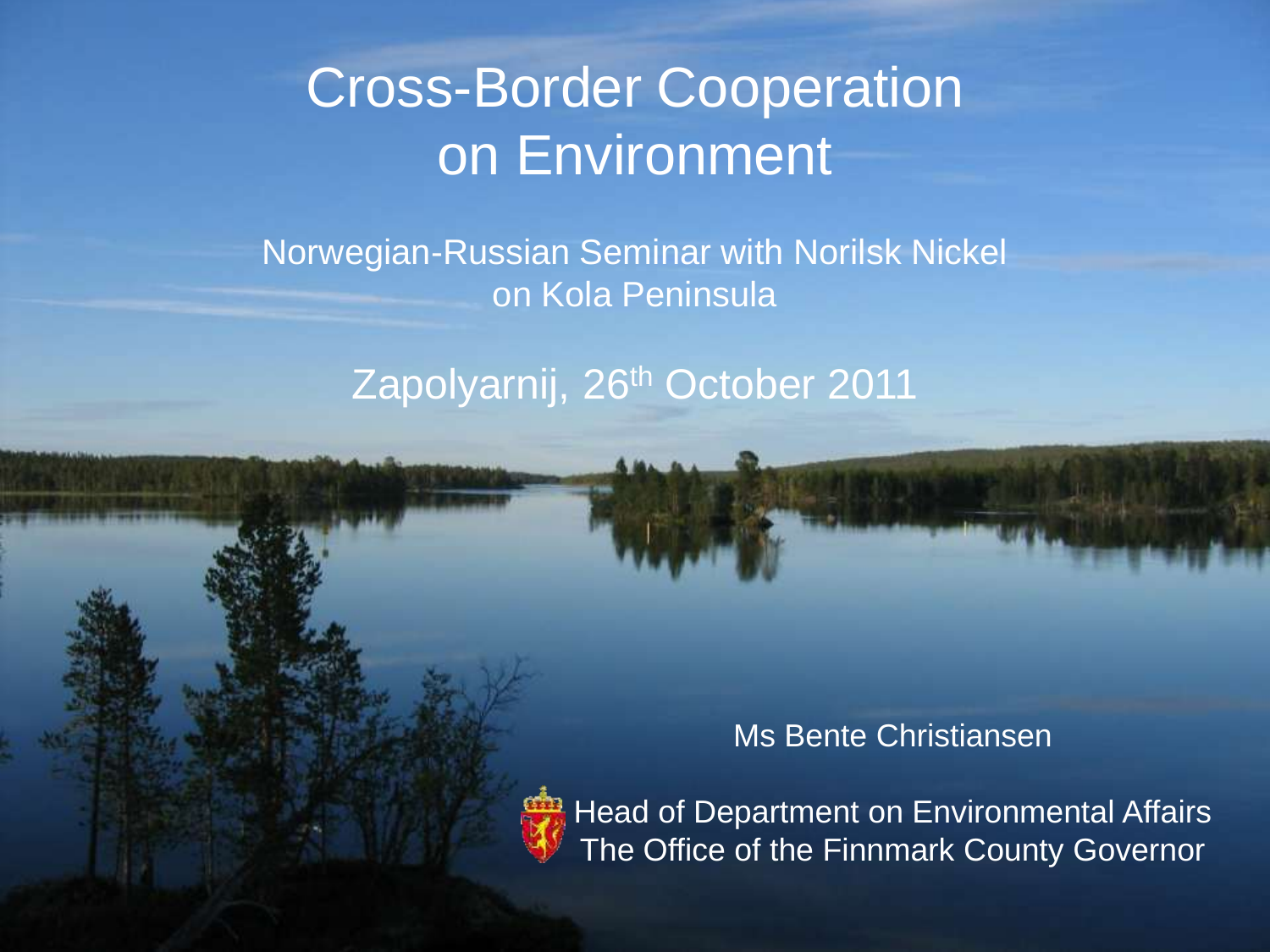#### **Cross-Border Cooperation since June 1986…**

#### ...25 years ago, June 17<sup>th</sup>-19<sup>th</sup>

- the County Governor of Finnmark Mr Anders Aune and the Vice Governor of Murmansk Mr Sergeij F. Zhdanov with their experts met in Kirkenes **to discuss environmental issues of common interest**.
- The pollution situation in Pasvik area was especially informed about and both sides gave suggestions on how to monitor the air and water emissions and what measures that could eliminate or reduce the pollution.
- A joint communiqué was signed by the Governors.
- The most important issue was how to reduce the impact from the nickel production.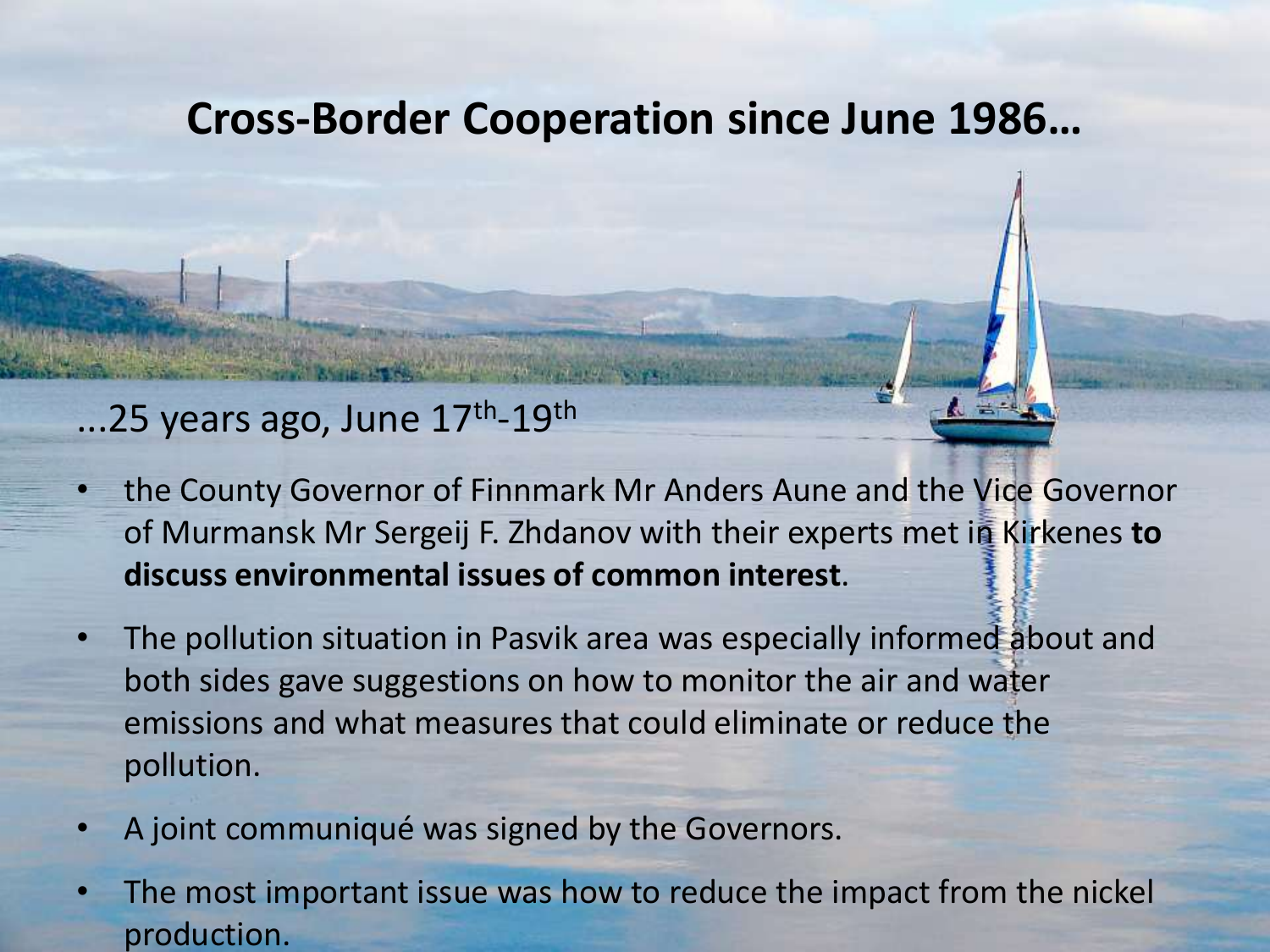### **Norwegian-Russian Environmental Cooperation**



- An Governmental agreement between Norway and the Soviet Union on cooperation in the areas of nature conservation and environmental issues was signed as early as 1988.
- The agreement was renewed with the Russian Federation in 1992.
- At the political level the collaboration operates through the **Norwegian-Russian Environmental Commission**, that meets once a year and alternate every other year between Norway and Russia.
- At these annual meetings the commission decides on its overall directions for the cooperation and prepares a working programme for joint projects.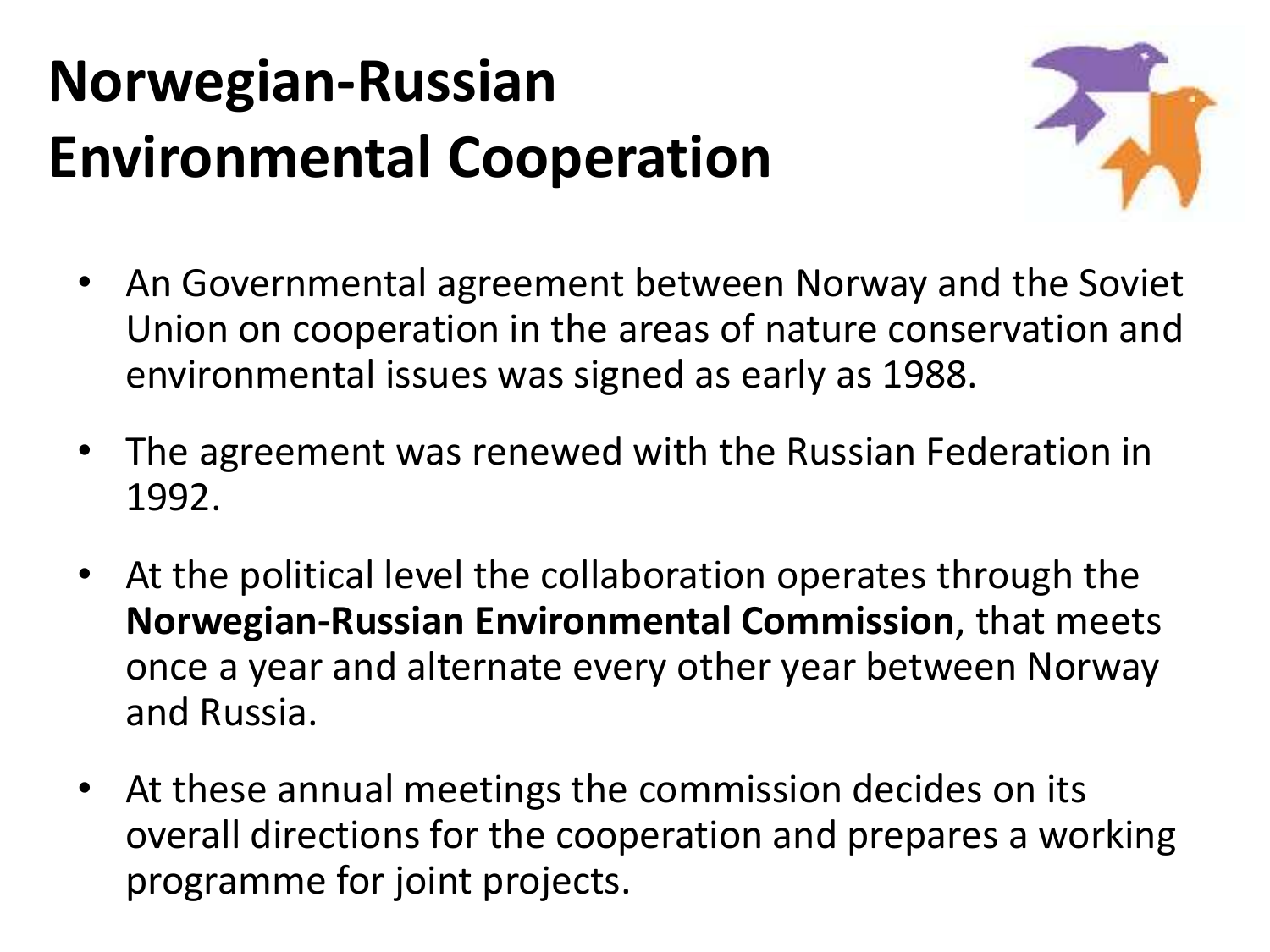## **Norwegian-Russian Environmental Cooperation**



The cooperation includes projects on:

- Marine Environment, Biological Diversity, Pollution Reduction, Climate Change and Cultural Heritage
- **Cross-Border cooperation**

The aim of the cross-border cooperation is;

- **- to reduce pollution,**
- **- to preserve biodiversity and**

**- to develop the best possible management of the protected areas, shared animal populations and** 

 **shared water resources**



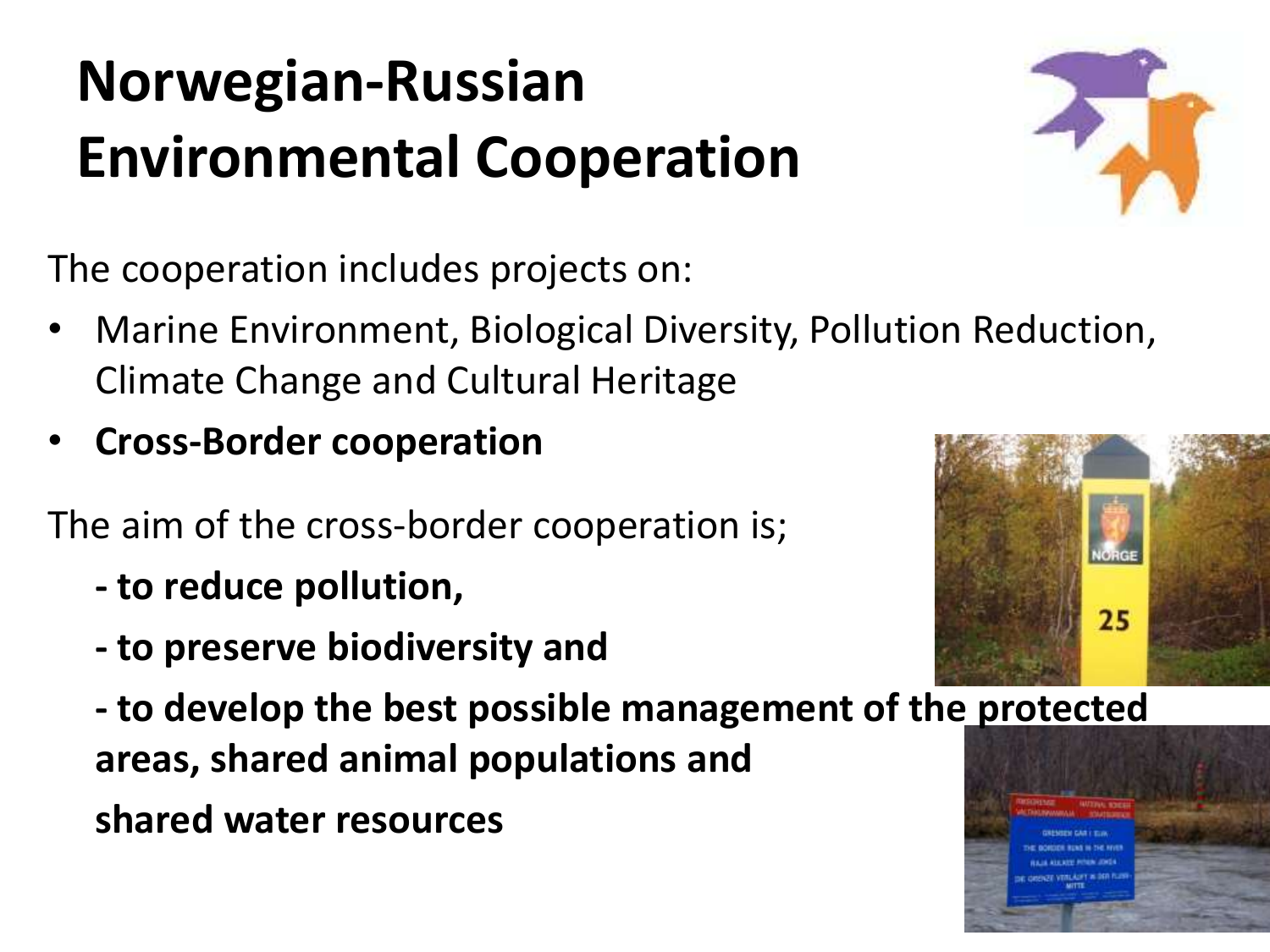## Cross-Border Cooperation

Several joint projects :

**Pasvik Zapovednik from 1991**

**Pasvik-Inari Trilateral Park 2008**

**Environmental Education and Enlightenment**

**Multiuse plan for Pasvik River Basin 1997**

**Monitoring of Air Quality**

**The Pasvik Programme 2003-2006**

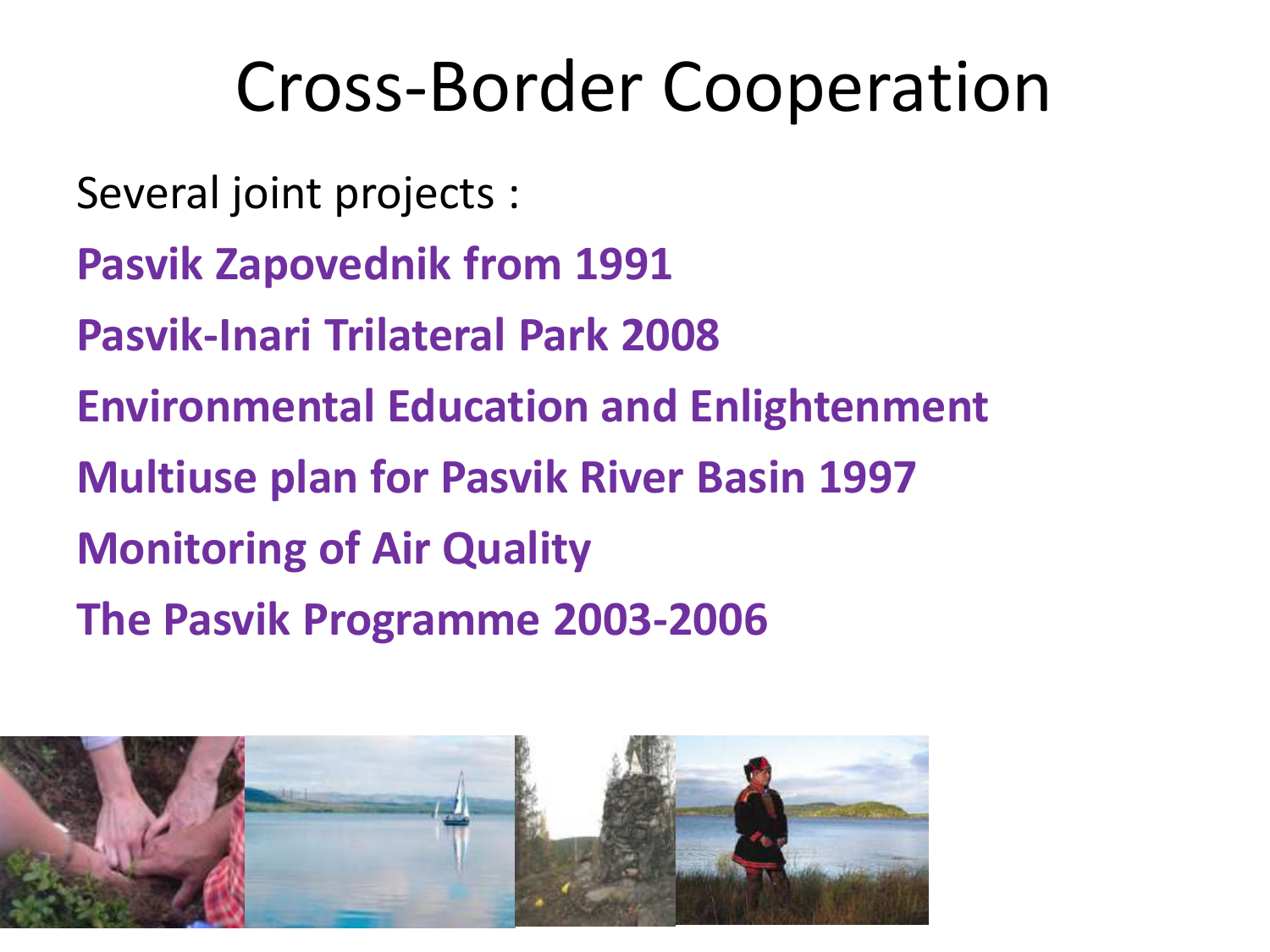

May 2002

- Russian-Finnish-Norwegian meeting in Svanhovd
- Summing up from more than 10 years of monitoring and research in the Pasvik area

### **Conclusion**

**There is a need for a new status of the environment**

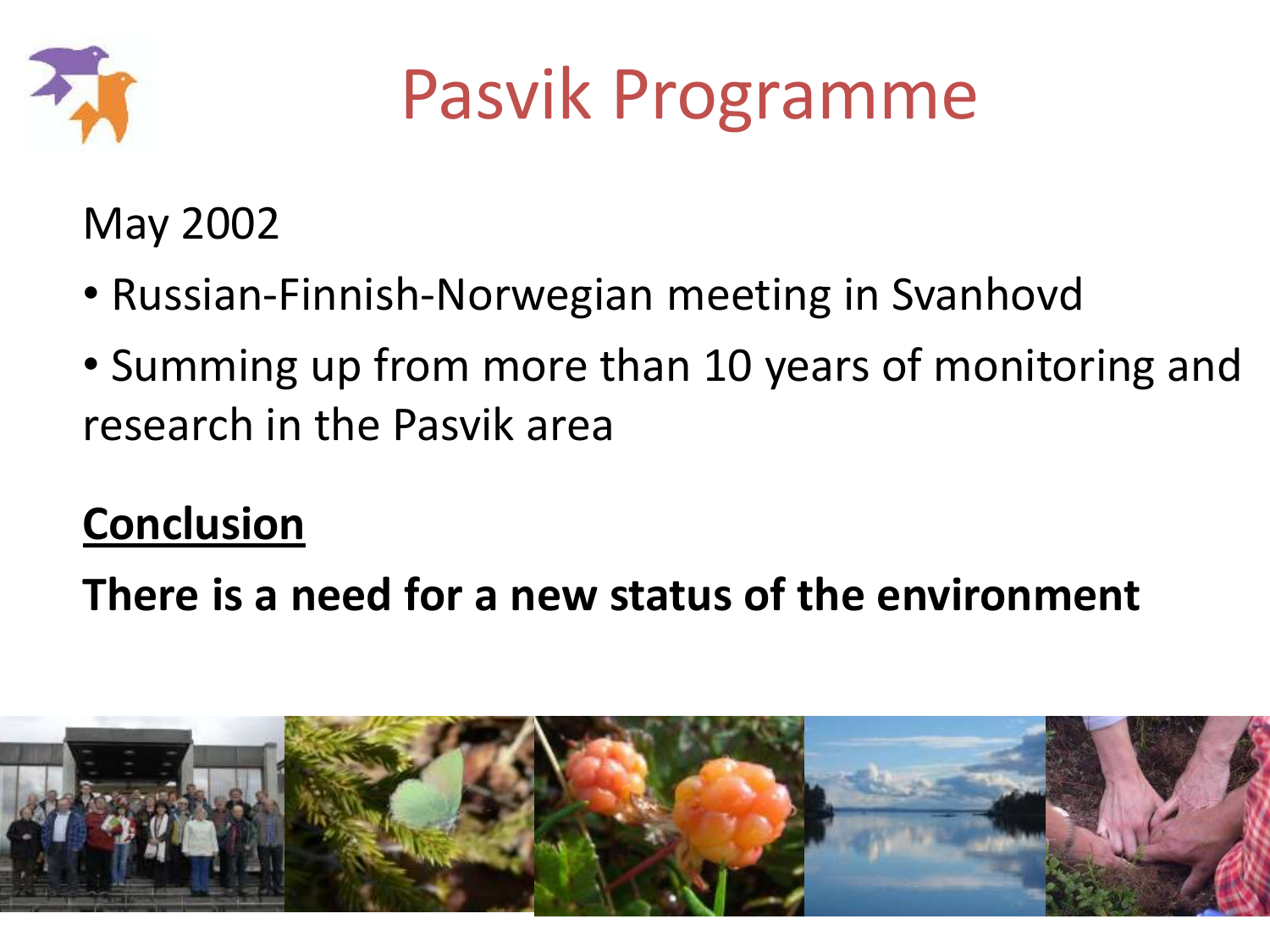

- **Sulfur dioxide emissions 75% lower than in the 1980s new establishment of lichens acidification of some lakes is reduced improvements in water quality and fish populations**
- • **Heavy metals are not correspondingly reduced still unacceptably high accumulation in mosses and in soils concentrations in Pasvik River and in fish close to the plant**
- **Organic contaminants measured in sediments**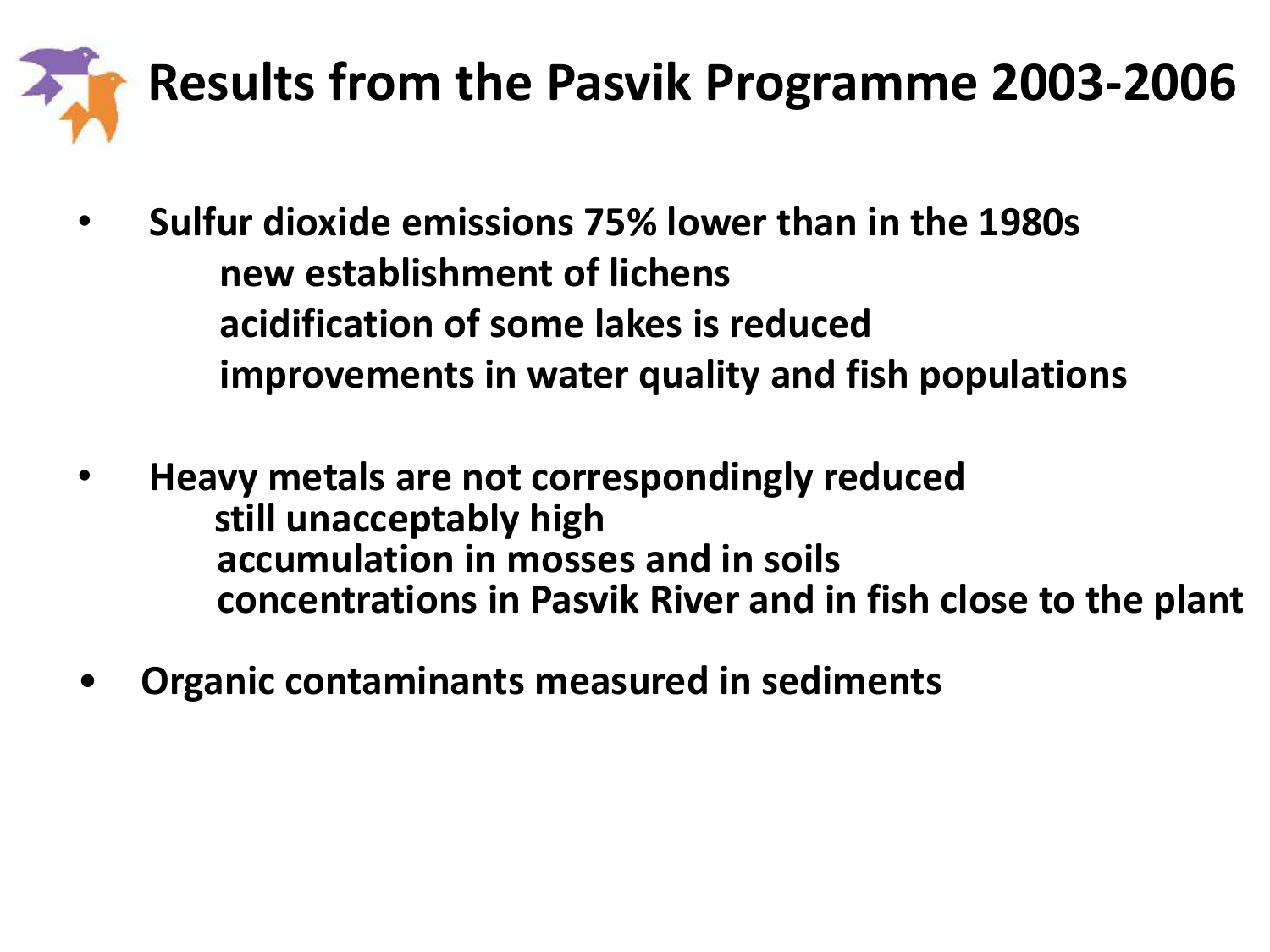THE FINNISH ENVIRONMENT 6 | 2007



Lapland Regional Environment Centre, Finland Office of the Finnmark County Governor, Norway Murmansk Department for Hydrometeorology and Environmental Monitoring, Russia



An environmental status and a common monitoring and assessment programme for the Pasvik area was compiled by Russian, Finnish and Norwegian environmental authorities and researchers.

The results are presented in the report; *State of the Environment in the Norwegian, Finnish and Russian Border Area* and in a Summary Report

Web site:

[www.pasvikmonitoring.org](http://www.pasvikmonitoring.org/)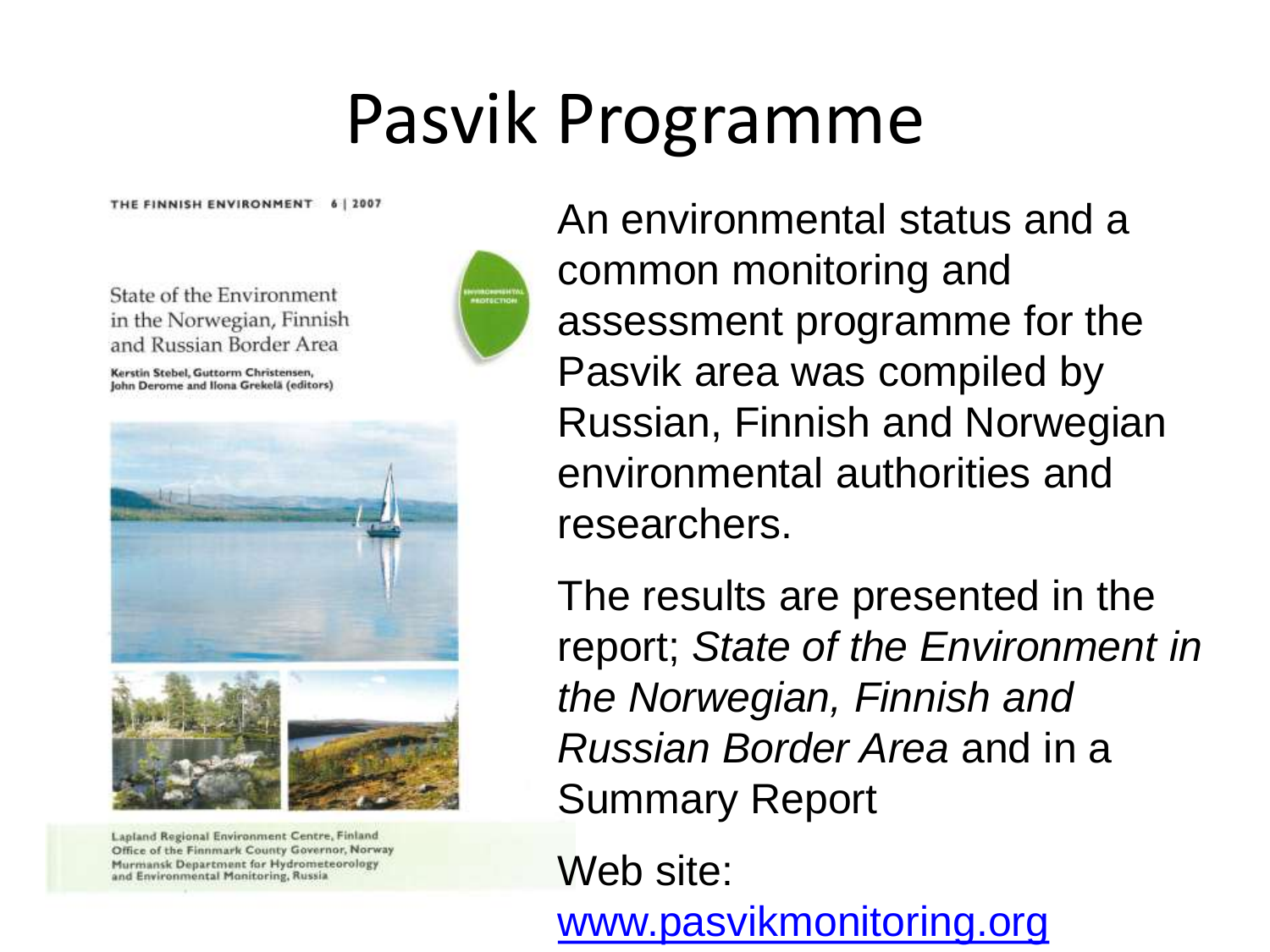

### ПРОГРАММА «ПАСВИК»

# ОБЩИЙ ОТЧЁТ

Состояние окружающей среды<br>в приграничном районе Норвегии, Финляндин и России

иливидать провологии простории боловодии система.<br>В провологии система с представляется проделения большинстве.<br>В простории система провологии система проделения система.<br>В политеранту перевысования больши большины.

#### and in a **Summary Report**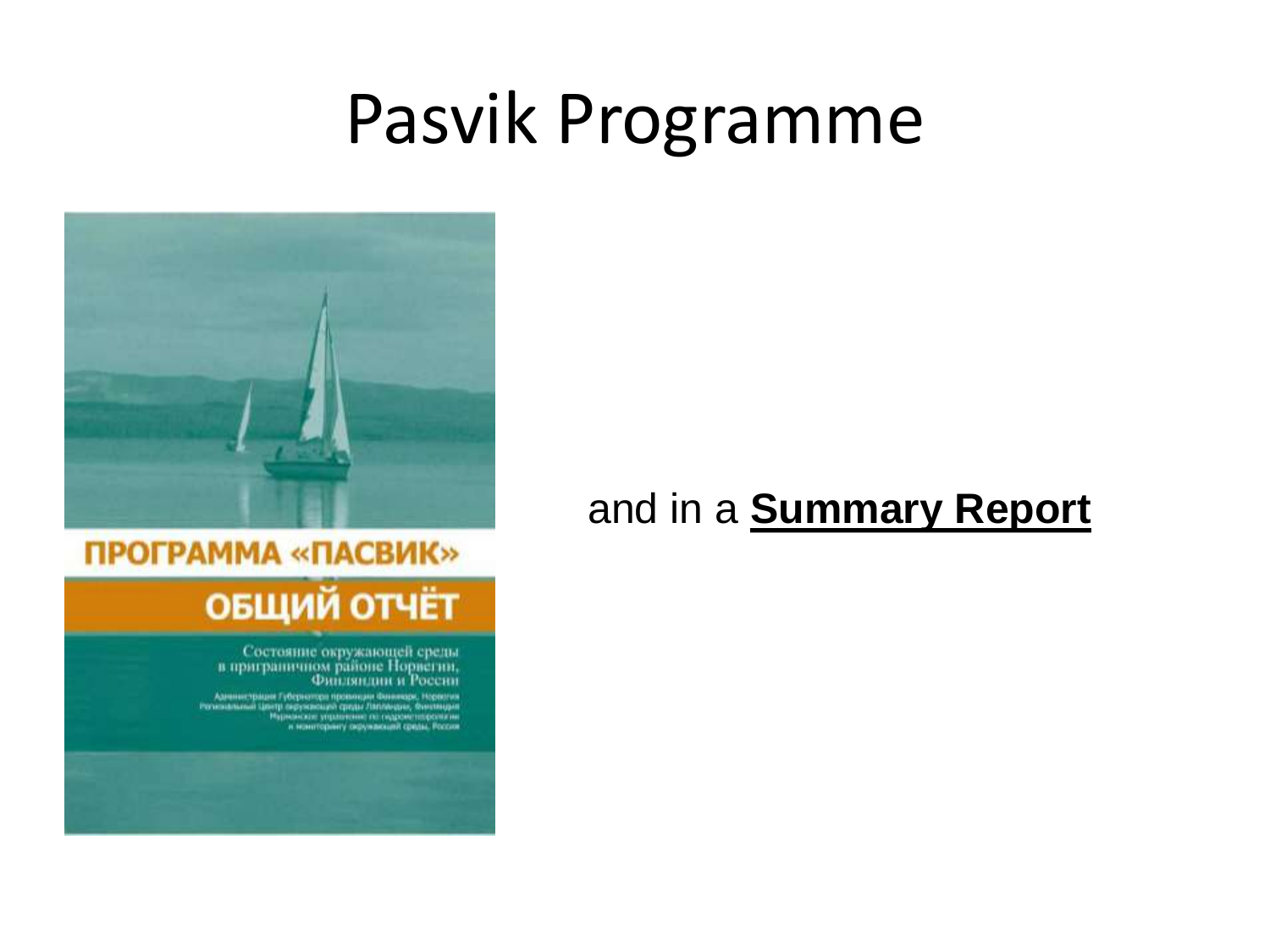Summary recommendations for future monitoring and assessment in the cross-border area

Extremely important to guarantee continuation of the most important measurements (sulfur dioxide, meteorology, heavy metals in air and precipitation, etc.) through the use of harmonized measurement methods.

Extensive screening of POPs and PAHs in air, soil and water

– to identify and map possible sources and to determine the possible threat of accumulation in food chains.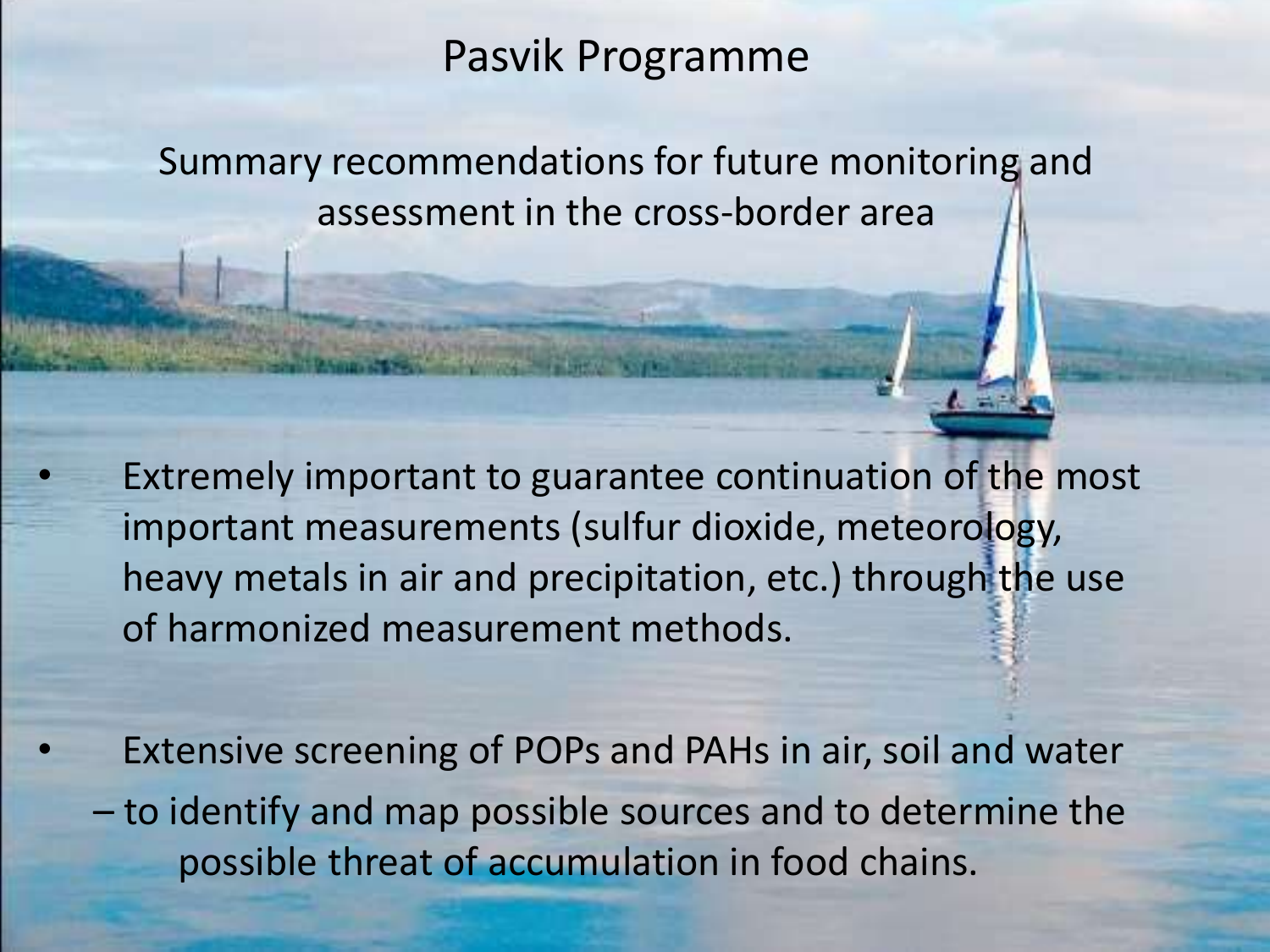**Environmental Monitoring Programme** in the Norwegian, Finnish and Russian Border Area -**Implementation Guidelines** 

Annukka Puro-Tahvanainen, Ilona Grekelä, John Derome and Kerstin Stebel (editors)



The Common Monitoring and Assessment Programme – *Implementation Guidelines* for the Pasvik area was compiled by Russian, Finnish and Norwegian Environmental Authorities and Researchers.

Lapland Regional Environment Centre, Finland Office of the Finnmark County Governor, Norway Murmansk Department for Hydrometeorology and Environment Monitoring, Russia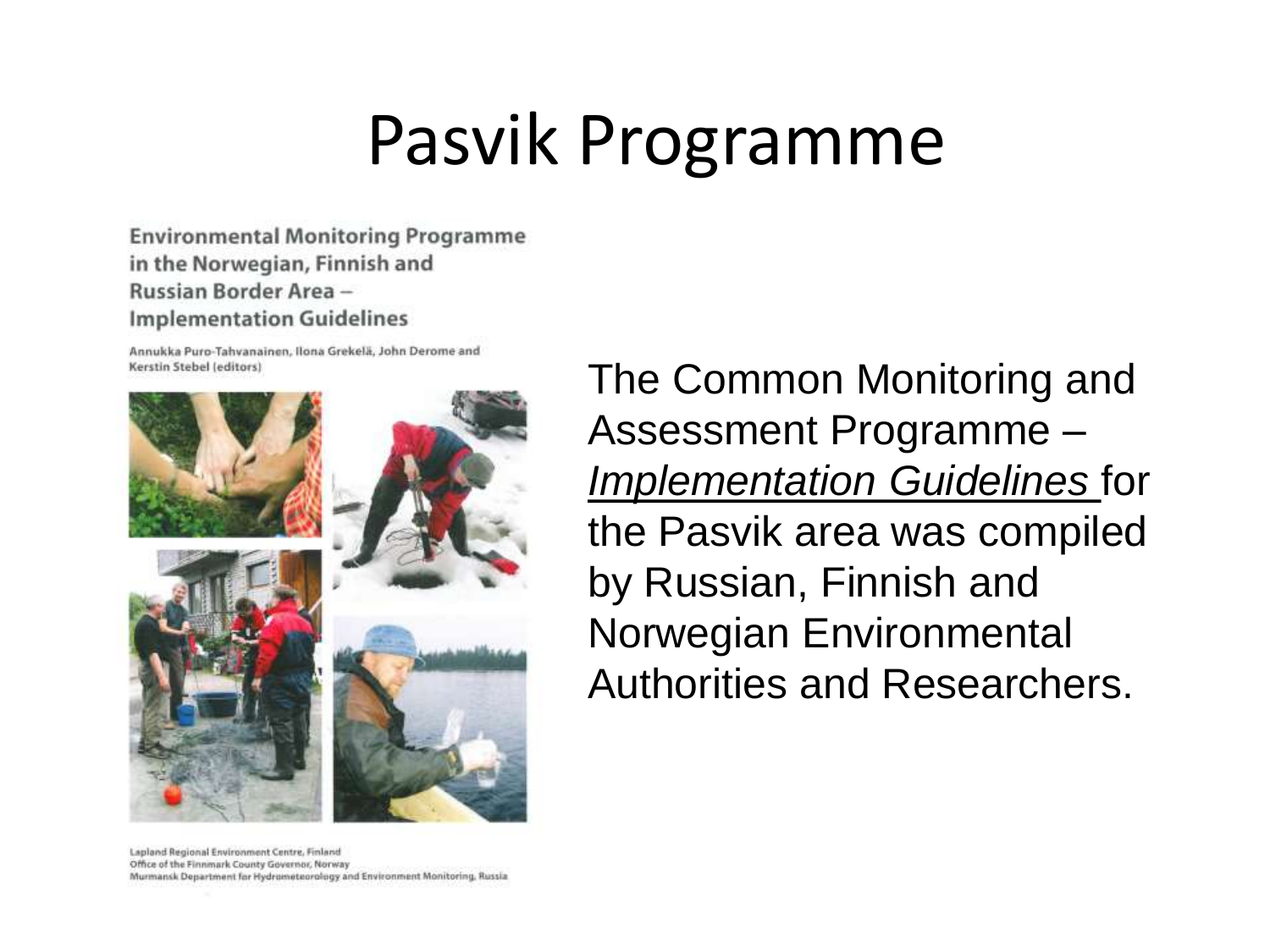# Monitoring from 2006-

- Each country implement national monitoring programmes
- Results from harmonized water monitoring up to 2010
	- **no decrease** in the concentrations of pollutants the last 9 years in the Pasvik River watercourse
	- **increase in Ni and Cu levels** the last 9 years is evident
	- ongoing **recovery from acidification** is however seen, due to decrease in SO2 emissions.
- Berries in Sør-Varanger have elevated heavy metal content – more information and inter annual variations has to be investigated.
- More information and mapping of pollutants is needed
	- to determine possible accumulation in the food chains and human food items – preliminary investigations show a great deal of geographical differences in the border region.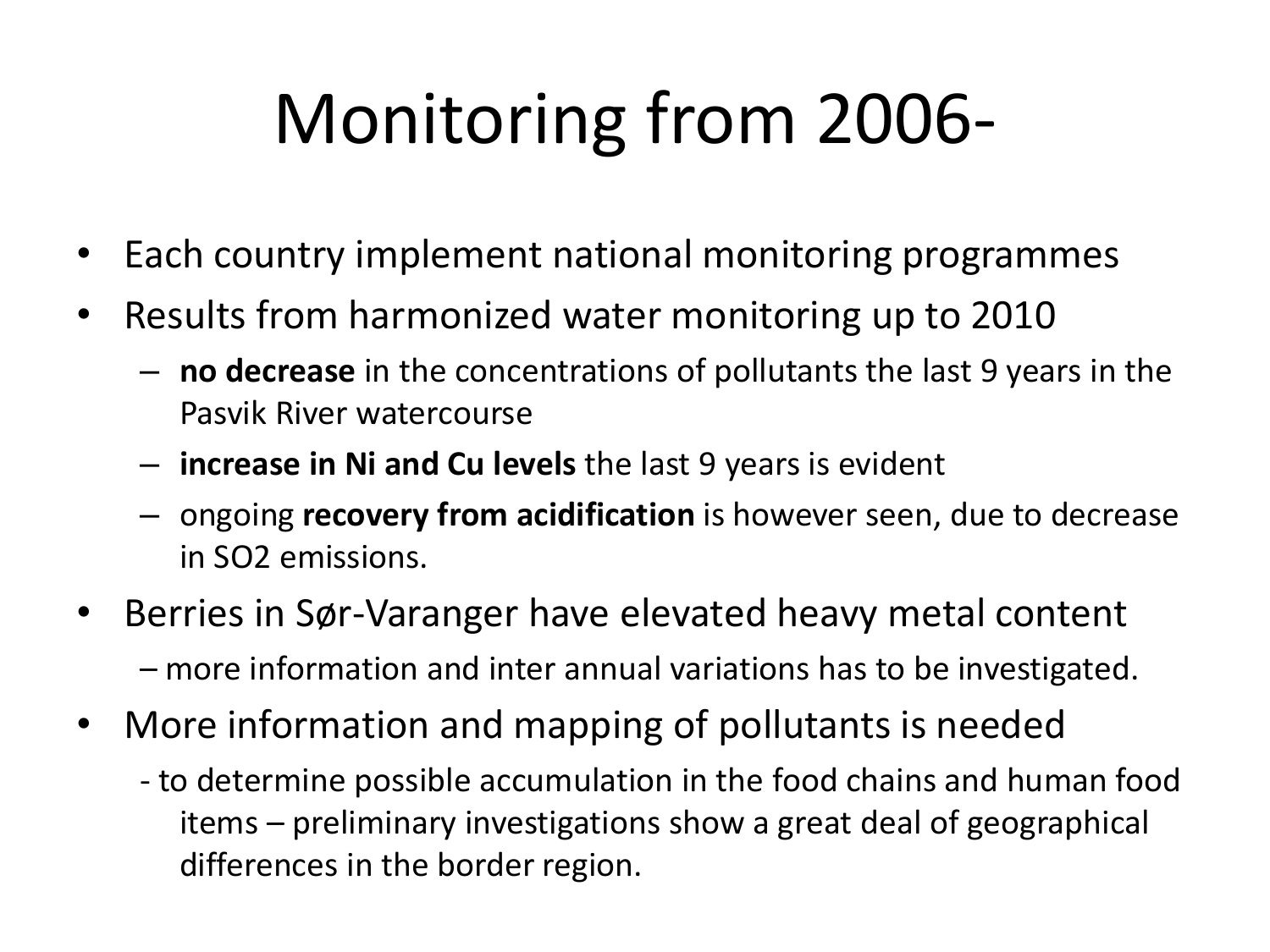## Contaminants in fish from Pasvik

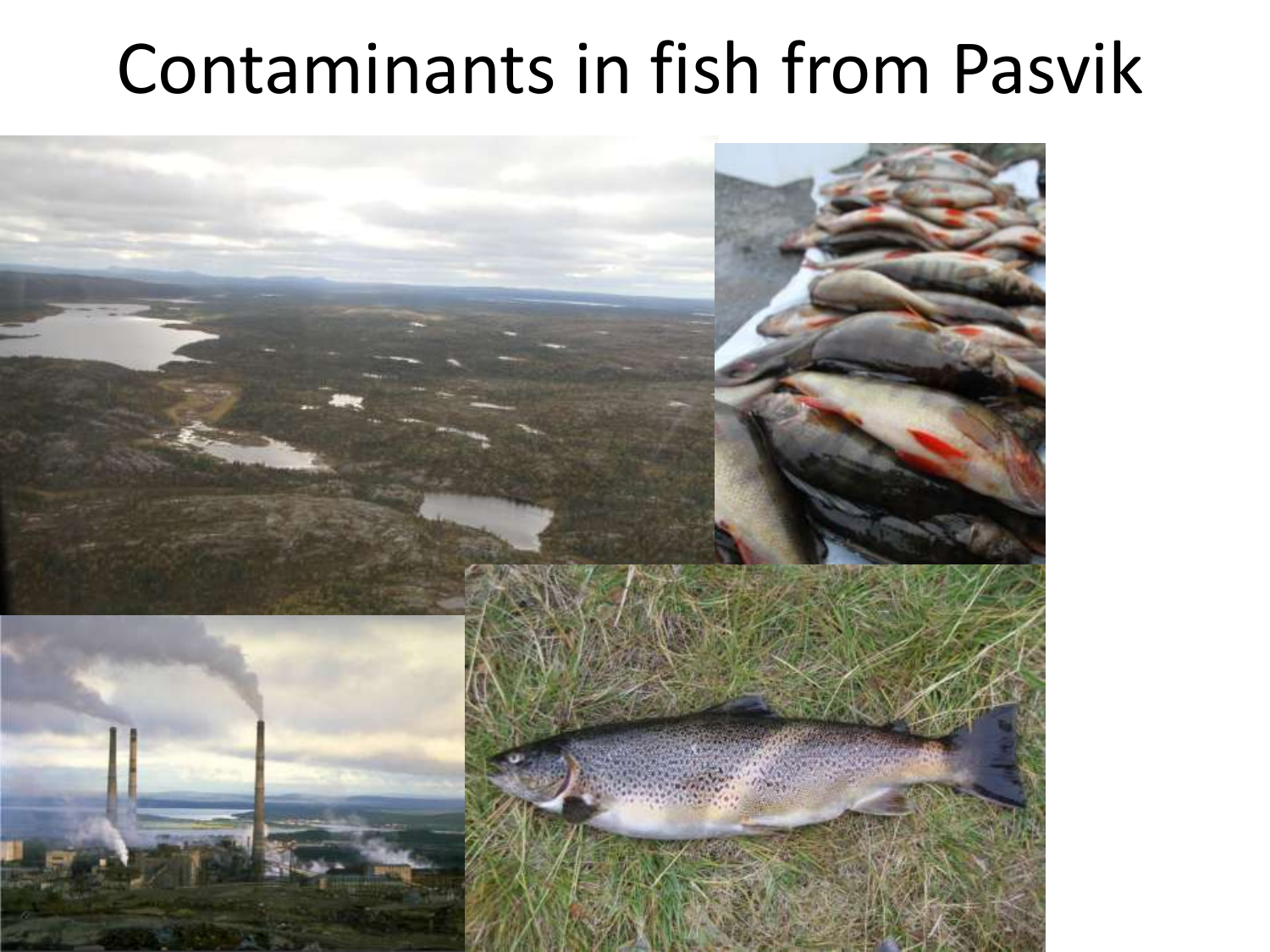three (3) different stations in the Pasvik watercourse

Tjærebukta – upstream Nikel

Skrukkebukta and Bjørnevatn – down stream Nikel

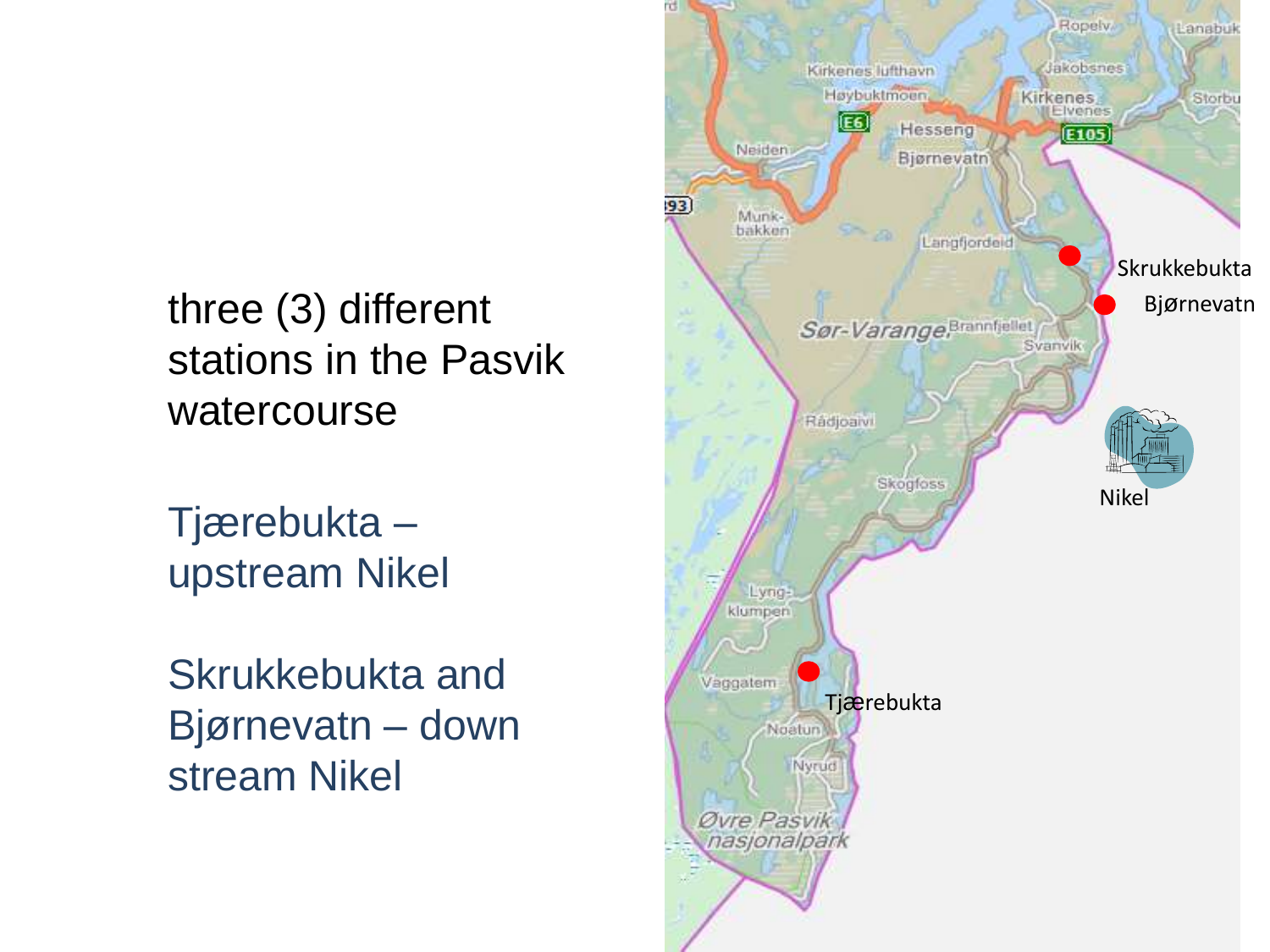# Sampling and Analysis

Perch, pike, whitefish and trout

- Analysed muscle tissue
- PCB
- Pesticides (HCB, DDT, HCH)
- Heavy metals (nickel, copper, mercury, cadmium)
- Brominated flameretardants (PBDE)
- Dioxins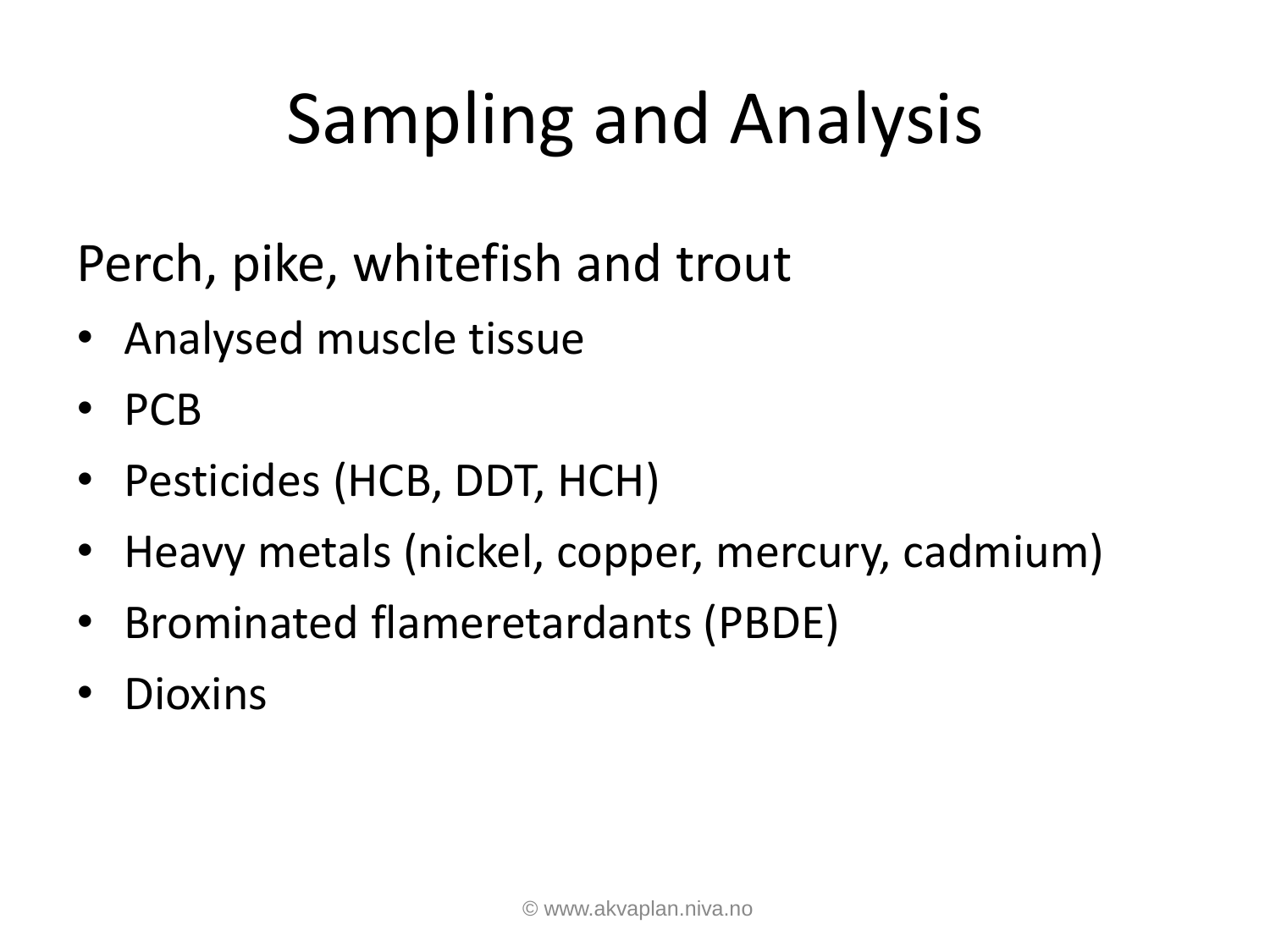# Conclusions

- Elevated levels of PCB, DDT and PBDE downstream Nikel – indicates that Nikel can be a source
- Elevated levels of mercury no difference between the 3 sites
- Highest levels of all contaminants found in trout
- No dioxins were detected in fish
- New samples of trout will be analysed in 2011-2012
- Sediment core will be dated and analysed from Skrukkebukta in 2011/2012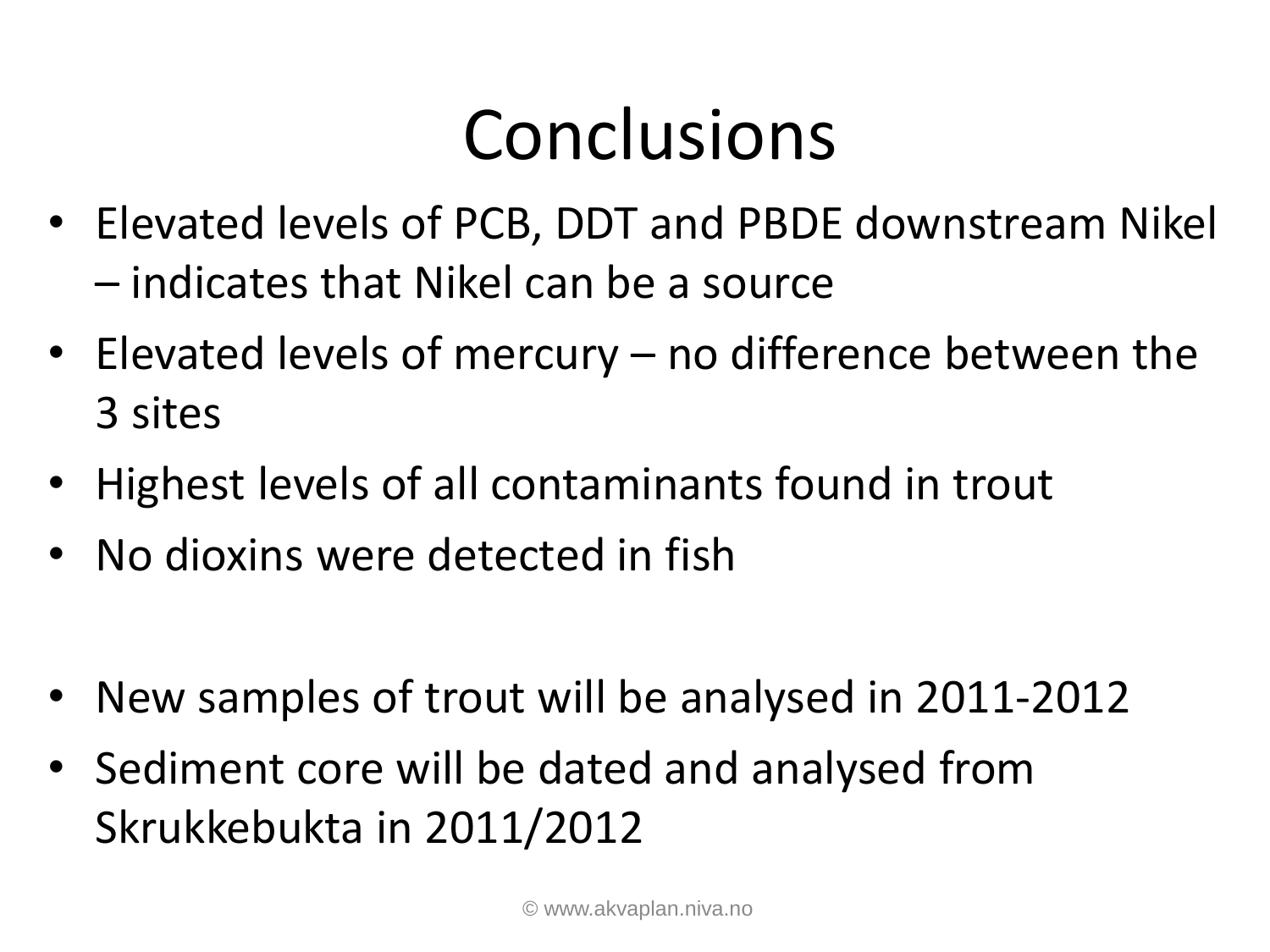### Public meetings – give and get information

Results from the monitoring is presented and discussed in public meetings

- Safe food also self harvested local natural food items
- Self harvesting and local traditions fish, game and berries
- Clean drinking WATER
- Health aspects
- Partners of cooperation
- The right to get updated and adequate information…
	- In Norway, all citizen have the legal right to information from both public and private companies on matters that affect the environment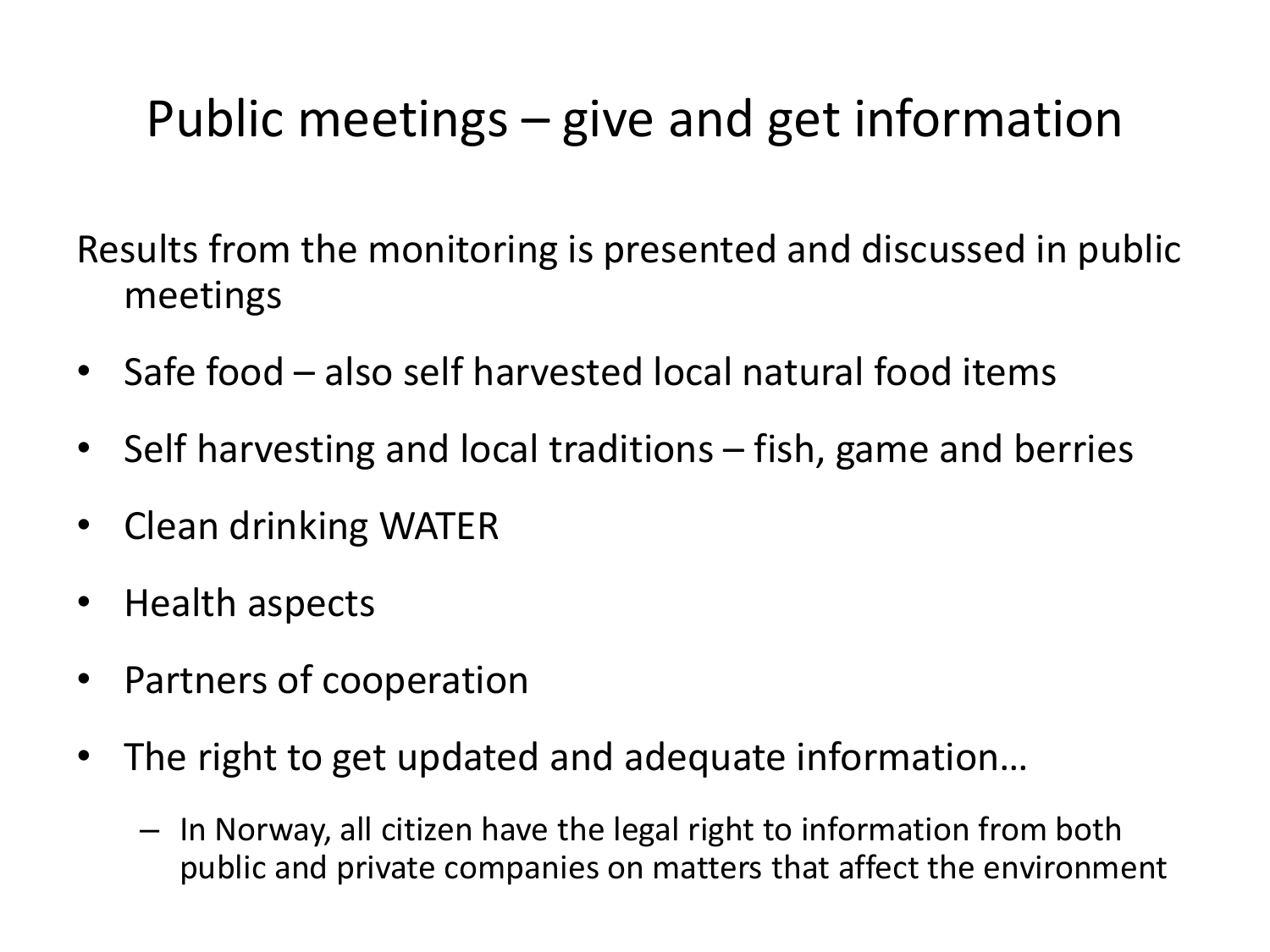#### The UNECE **Convention on Access to Information, Public Participation in Decision-making and Access to Justice in Environmental Matters**,

usually known as the **Aarhus Convention**, was signed 1998

The Aarhus Convention grants the public rights regarding

- access to information
- public participation and
- access to justice
- in governmental decision-making processes on matters concerning the local, national and transboundary environment.

It focuses on interactions between the public and public authorities.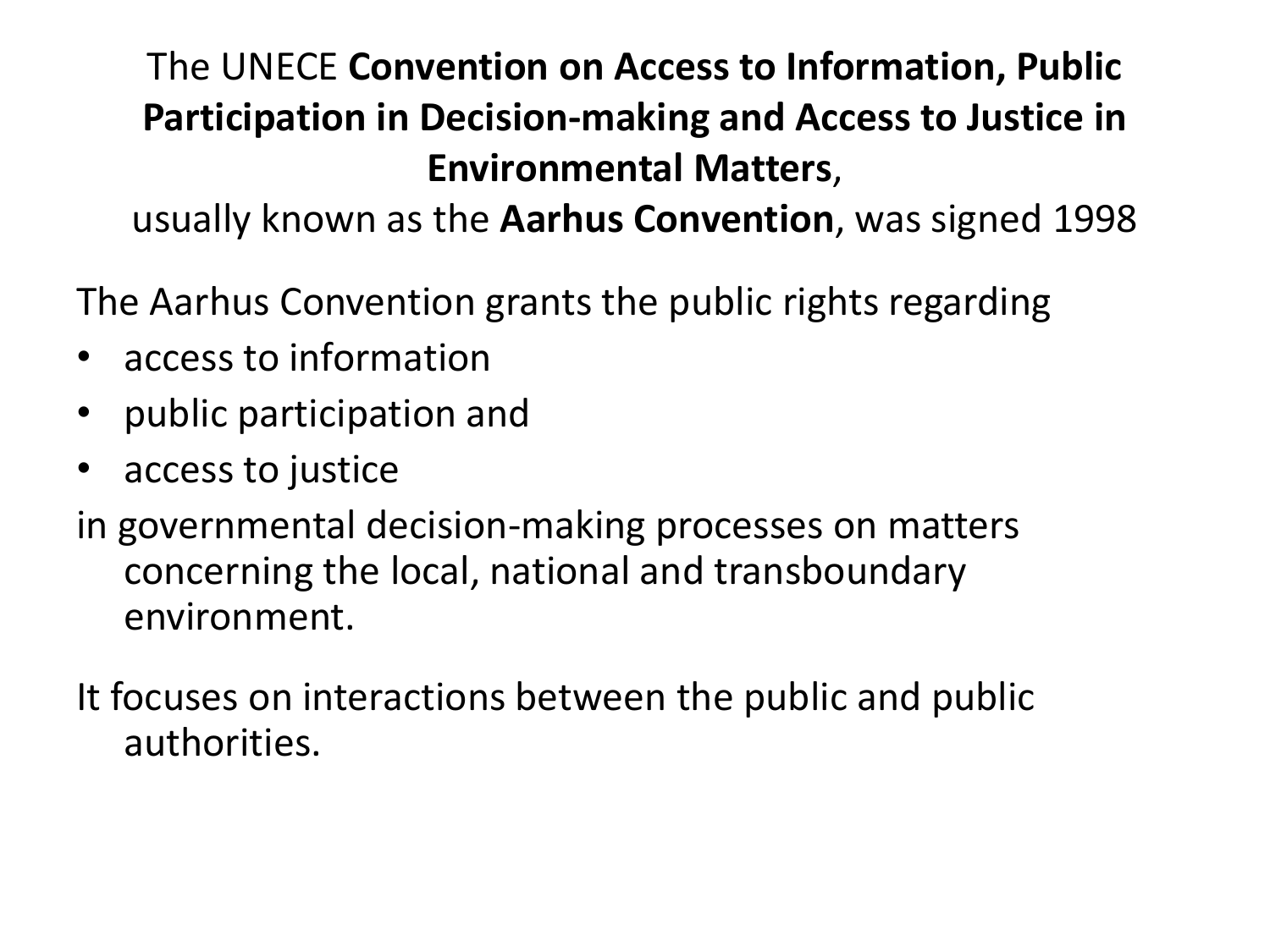### Environmental Information Act - Miljøinformasjonsloven

- **Why an own Environmental Information Act?**
- Main purpose is to make it possible for citizens, through better access to information, to engage themselves and contribute to a better protection of the environment
- The Act is necessary for Norway's follow-up on obligations under international laws, however the Norwegian Environmental Act goes in several respects considerably further
- Private sector is also obliged to give the information about emissions, and what impact it can cause on the environment and your health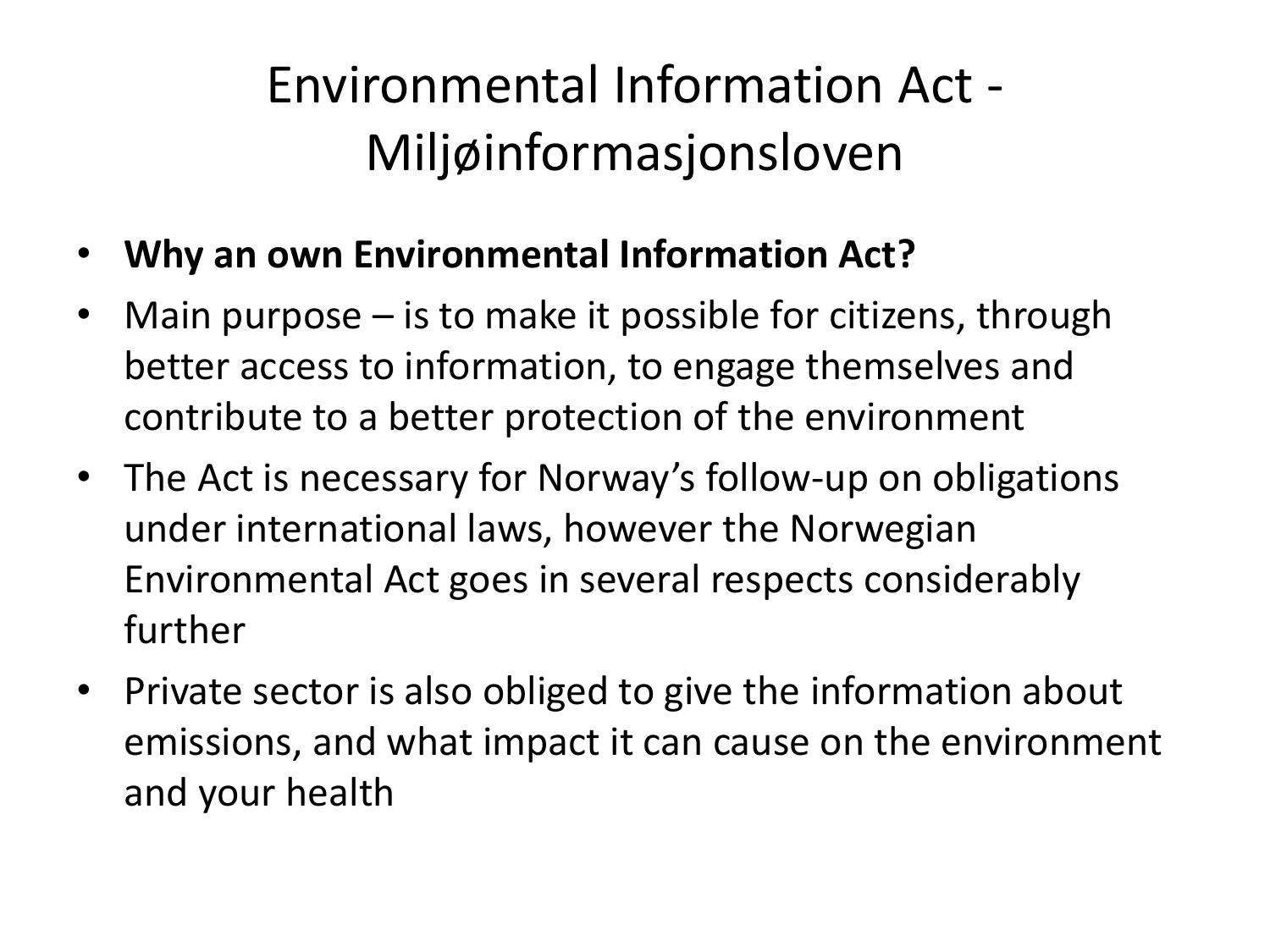Environmental Information Act - Miljøinformasjonsloven

A prerequisite for the Environmental Act to function as intended is that the public use it actively

The Act enables the general public to:

- Contribute to the protection of the environment
- Protection against health and environmental damages
- Influence public and private decision makers in environmental issues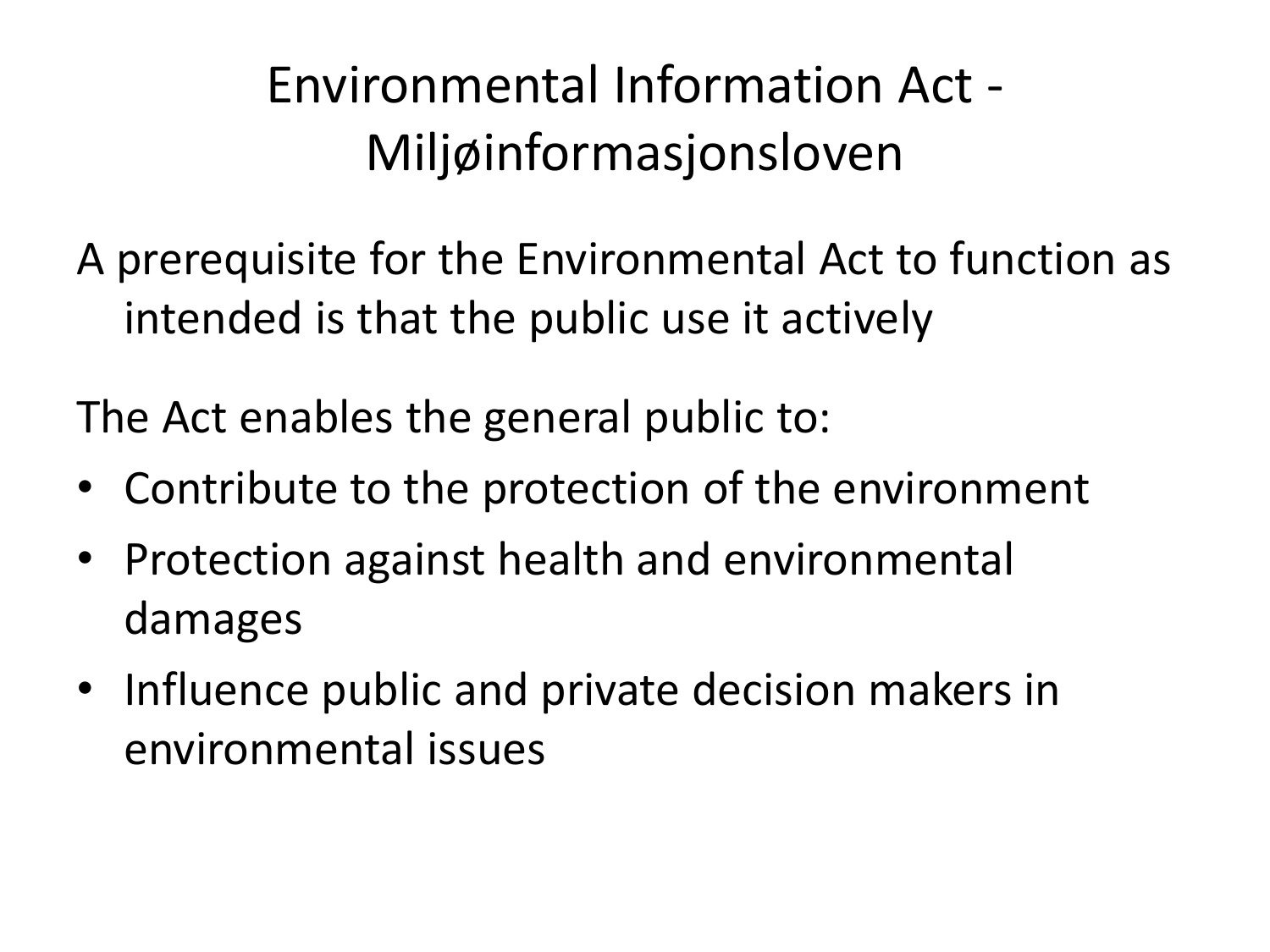#### **Joint Declaration of the Meeting between Prime Minister Jens Stoltenberg and President Dmitry Medvedev 28.04.10. Paragraph of Pechenga-Nikel.**

The parties agree that emissions from nickel production in the Pechenga region of Murmansk Oblast is a cause for concern and must be brought down to a level that protects human health and the environment in the border area.

Russian side will in this regard, help to ensure that necessary measures be taken to reduce emissions.

The Parties agree to cooperate in order to obtain objective information on emission levels, enhance the continued control and to strengthen environmental monitoring in the border area.

(not official translation)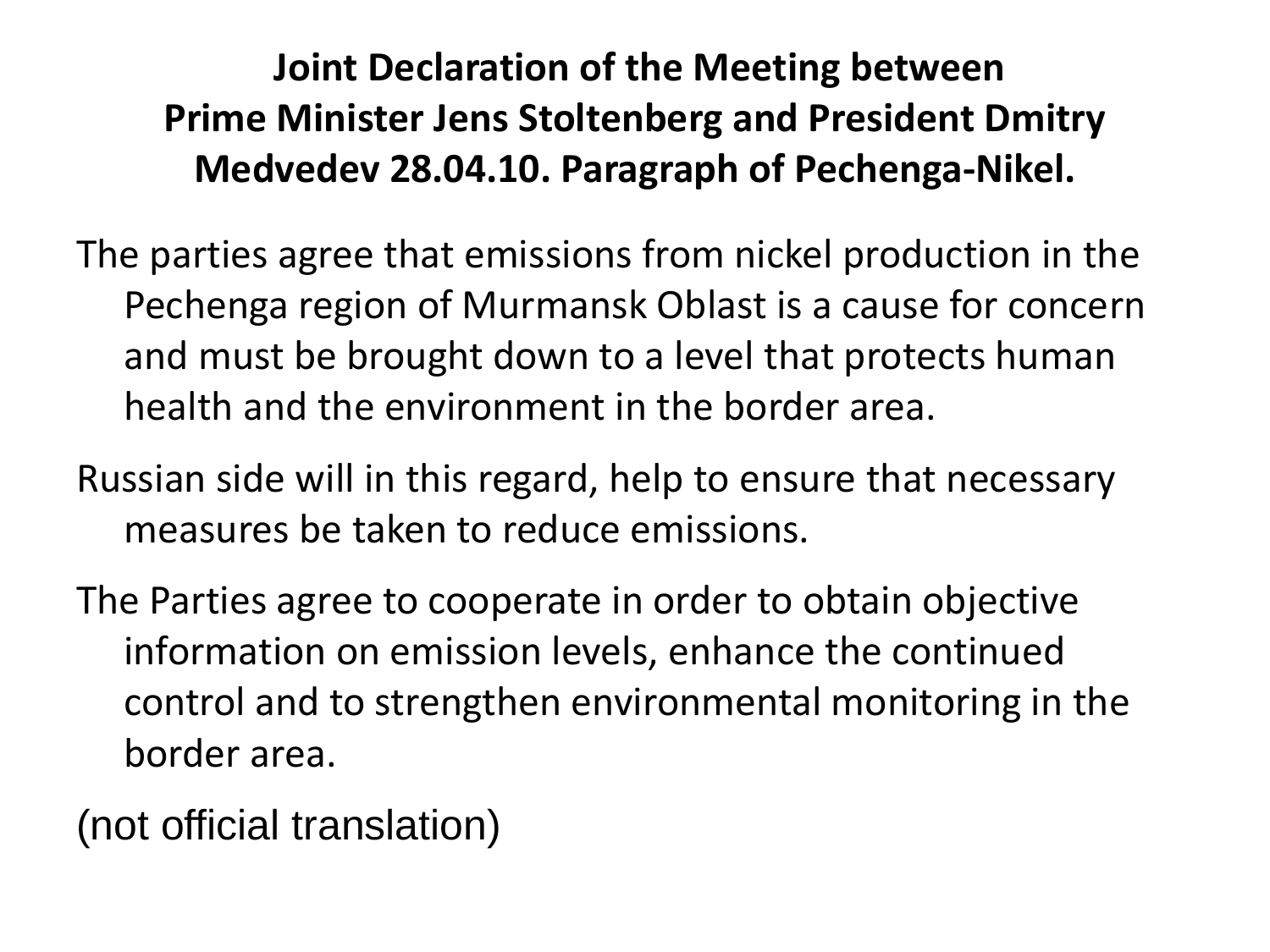

**Dialog between The Ministry of Natural Resources and Environment in Russia and the Royal Norwegian Ministry of the Environment to formulate a mandate for the cooperation to obtain objective information on emission levels, enhancing of the continued control and the strengthen of environmental monitoring in the border area**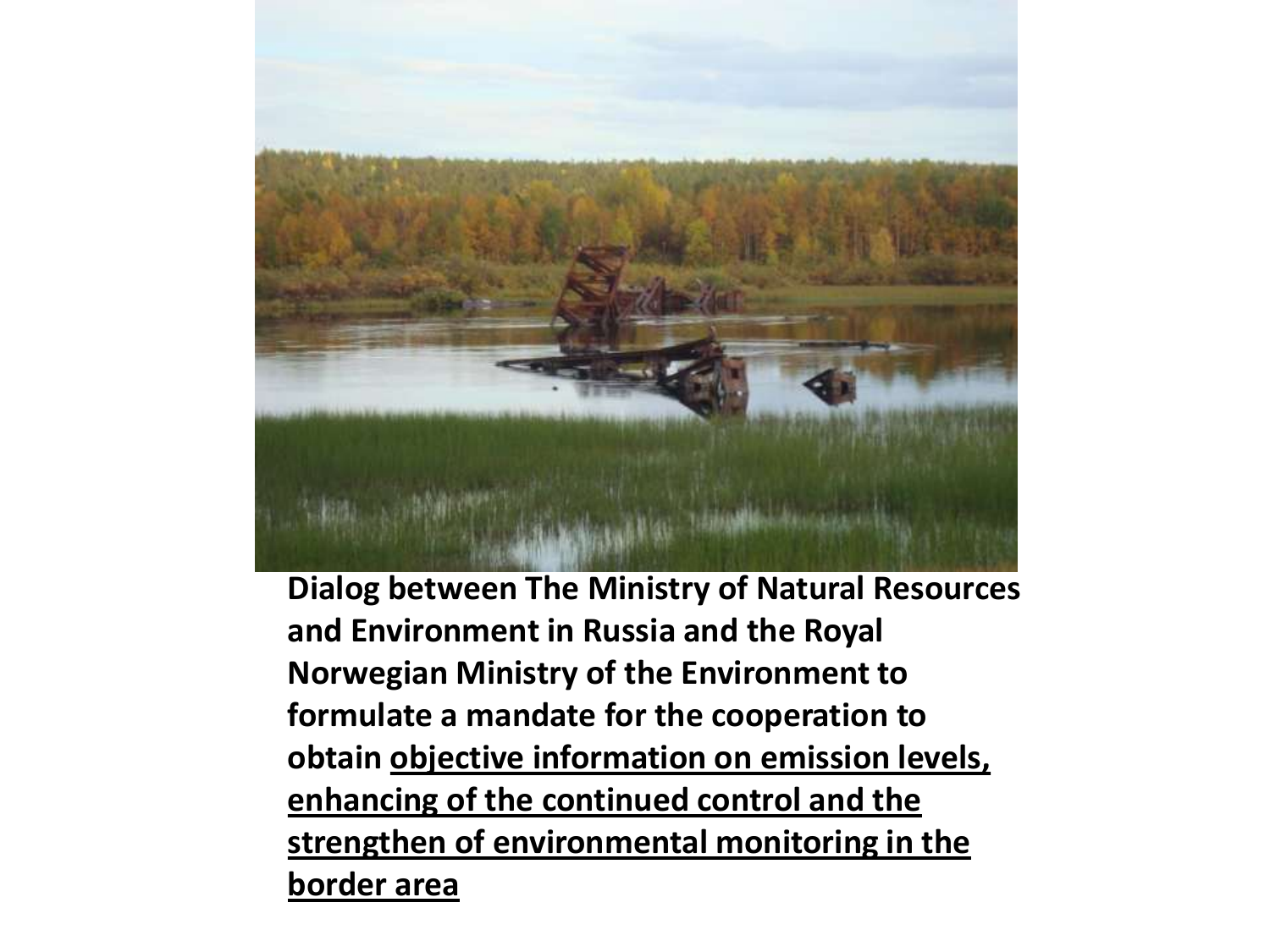### **We are impatient**…

Reducing the emissions of sulphur and heavy metals from Pechenganikel is still the great unresolved challenge in Norwegian-Russian environmental cooperation.

The annual sulphur emissions are currently about five times the total of those released in whole of Norway.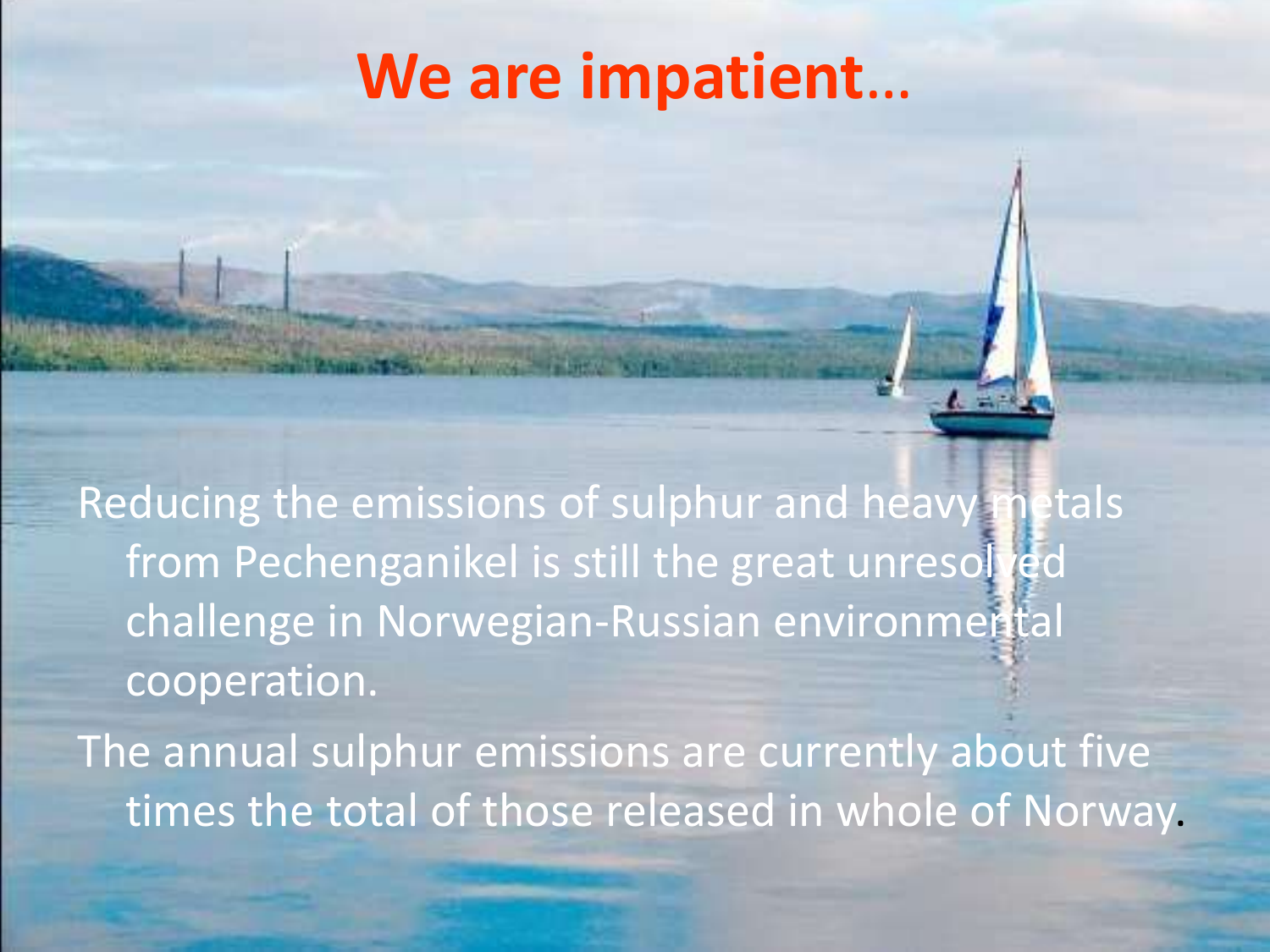#### **The Cross-Border Environmental Cooperation**

- **The Trilateral Environmental Cooperation on all levels – national, regional and local, municipal level**
- **- Provides a joint understanding of the current status of the environment**
- **- Give the same information to the local general public regardless of residence**
- **Give a joint knowledge base that is crucial when managing shared natural resourc**
- **- Involves several management and research institutions and this give synergies**
- **The General public and local stakeholders are important partners**